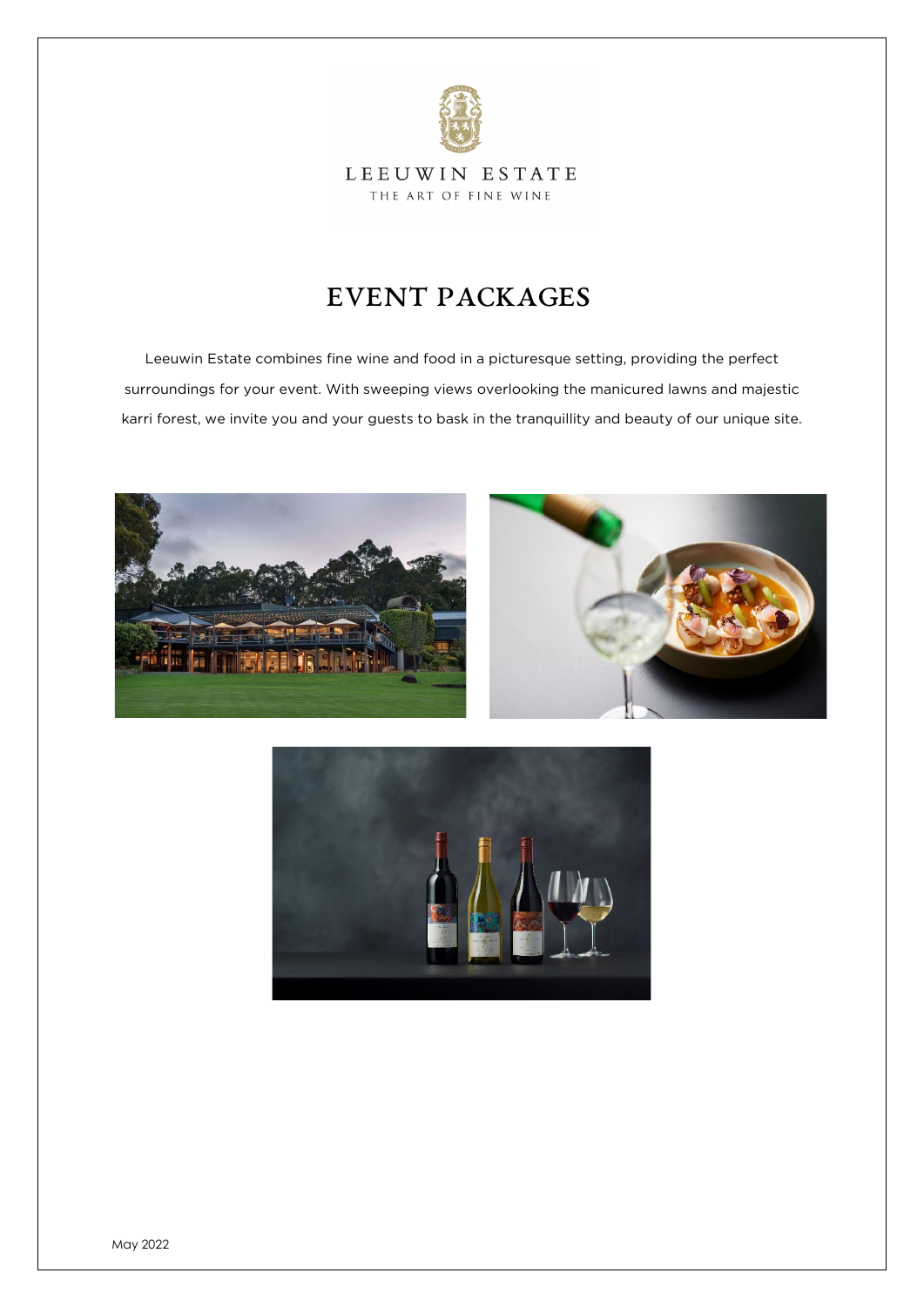

#### LEEUWIN ESTATE THE ART OF FINE WINE

## The Restaurant

The Leeuwin restaurant caters for a maximum of 150 guests. The indoor dining area can seat up to 100 guests, whilst the adjacent undercover deck can sit an additional 50 guests. The outdoor verandah, sheltered with a rain-proof wisteria laced glass ceiling, makes for the perfect dance floor under the stars.







## THE ART GALLERY

With the artworks of the Leeuwin Art Series wine labels adorning the walls, the beautiful Leeuwin art gallery can comfortably seat 180 guests.

The gallery allows ample flexibility to design your ideal event layout and can accommodate up to 150 patrons on long tables or 180 patrons on round tables. Dependent upon the number of guests and floor plan, the dance floor can be set up in the same spacious area.



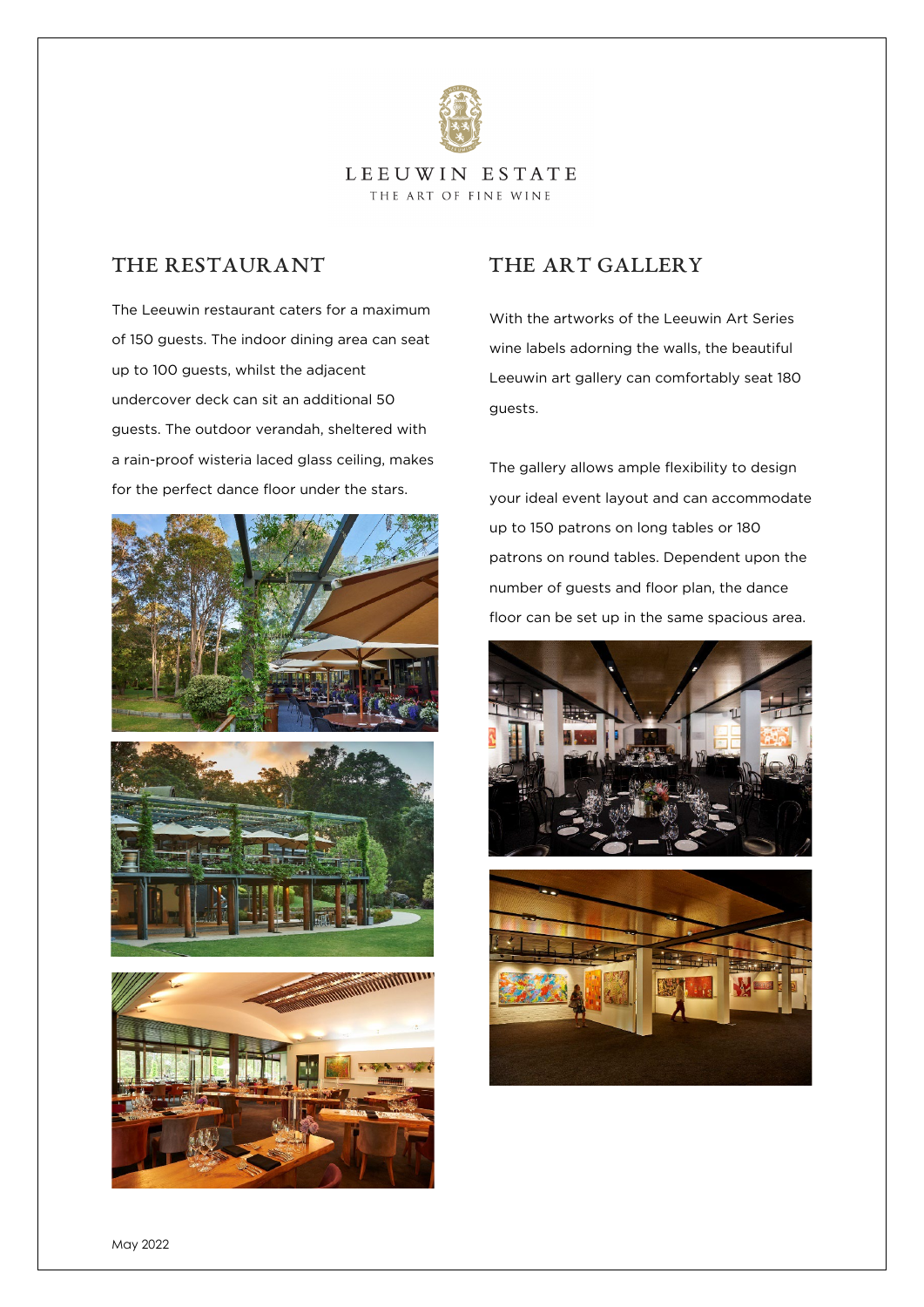# FOOD  $\&$  BEVER AGE Packages

Our event food and beverage packages are reflective of the highest levels of quality and finesse to which we pride ourselves on. Event packages commence with Leeuwin Estate sparkling brut & canapes on arrival, followed by a sumptuous seasonal menu paired with our exclusive Art Series wines.

# **Option 1 \$275 per person**

Brut on arrival. Chefs' selection of three canapés.

House baked bread and olive oil.

Set four course seasonal menu. Each course paired with Art Series wine.

## **Option 2** (up to a maximum of 80 guests) **\$295 per person**

Brut on arrival. Chefs' selection of three canapés.

House baked bread and olive oil.

Three course seasonal menu, with a choice for each course, paired with Art Series wine.

## **Option 3**

#### **\$325 per person**

Brut on arrival. Chefs' Selection of three canapés. House baked bread and olive oil.

Set six course seasonal menu, paired with Art Series wine.

#### **Available Extras**

Children's meal \$35 per child Supplier meal \$45 per person

# **Beverages**

#### **Wines & Beverages**

Leeuwin Estate Brut Art Series Riesling Art Series Sauvignon Blanc Art Series Chardonnay Art Series Cabernet Sauvignon Art Series Shiraz

Selection of three local, craft beers. Selection of fruit juices and soft drinks.

## TERMS OF BUSINESS

At Leeuwin Estate we pride ourselves on the pursuit of excellence in everything we do. Our events and functions have received wide critical acclaim, not only in relation to our world class facilities, beautiful vistas and award-winning restaurant, but also because of the partnerships we foster with our function clients. To make certain these high standards are assured for your function we ask you to complete the requested information and acquaint yourselves with the terms of business, which form the basis of your function at Leeuwin Estate.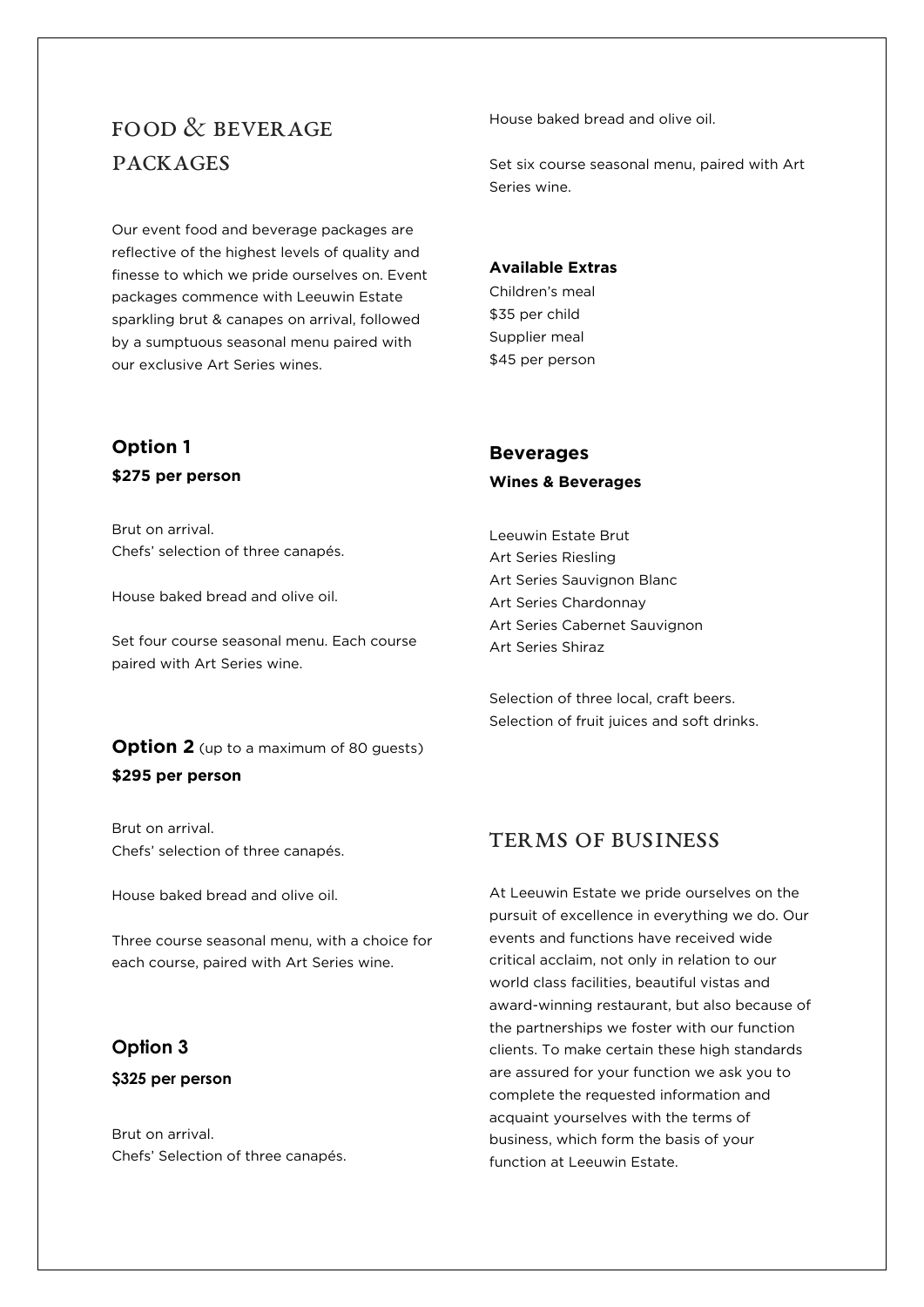### **Terms & Conditions**

- For evening use of our venue, a minimum spend of \$20,000 is required.
- The venue is available for evening hire between 6pm & 11pm.

#### **Deposit**

- A non-refundable deposit of \$2,000 is required to secure your booking date along with the completed booking form.
- Full payment is required 30 days prior to the event date.
- All tentative bookings will be held for 7 days. After this time, Leeuwin Estate reserves the right to allocate the venue to another client if payment has not been received.

#### **Payment**

- Special dietary requirements need to be advised 14 days prior to the event.
- Final guest numbers will need to be confirmed 30 days prior to the event. This number will then be confirmed as the minimum event patronage number for invoicing purposes. Additional patronage numbers will be charged accordingly.
- There is a 15% surcharge on the total function amount on Sundays and Public Holidays.
- Any incidentals or increase in numbers will be payable at the conclusion of your function.

#### **Set-up**

- Leeuwin Estate will provide tables & chairs based on the final guest numbers, up to a maximum of 180 guests.
- All AV requirements will be an additional cost.
- In the instance when setup requirements are beyond the usual

requirements, additional costs will be incurred.

- Set up may incur additional labour costs, depending on the layout.
- Functions booked in the Art Gallery will have a bespoke floor plan designed to the event requirements.
- A seating plan must be provided prior to the event.

#### **Food & Wine**

- Leeuwin Estate's chef will provide a menu based on the season in which the event is held.
- Due to seasonality, there may be occasions where ingredients become unavailable. Should this be the case, an appropriate substitution will be made.
- As a duty of care to your guests, please understand it is your responsibility to inform us of any allergies or dietary requirements your guests may have.
- Food that is served may contain traces of nuts or nut products. We do not accept any responsibility for food consumed by people who may have allergies.
- Due to health regulations, food can only be supplied, prepared, and served by Leeuwin Estate staff.

#### **Licensing**

• Company policy requires that no spirits, mixed drinks, or wines other than Leeuwin Estate labels are to be served at any Leeuwin Estate function. Beer may be served.

#### **COVID-19**

It is the responsibility of the person booking the event to obtain all phone contact details for attending guests ahead of time.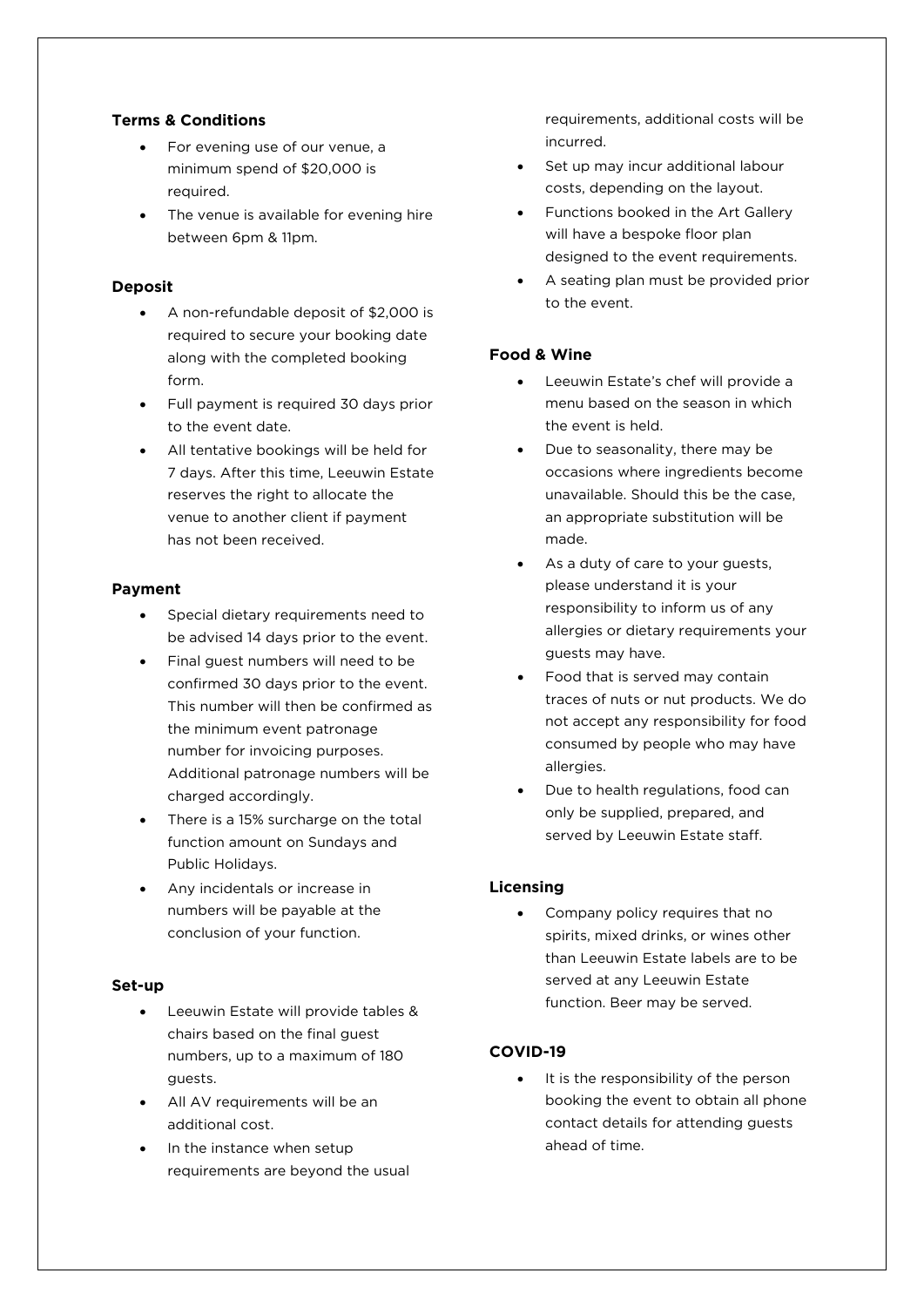• Where government-mandated restrictions come into effect, events will be required to adhere to required restrictions.

#### **Responsibility for guests & conduct**

- The person responsible for the booking will be liable for any damage incurred during the function by guests attending the function. This person should also be aware that as a working winery, some hazards may exist outside the confines of the restaurant, and they have a duty of care for any guests entering those areas.
- Post-function venue cleaning cost more than our anticipated or usual requirements will be charged at a rate of \$80 an hour.
- Leeuwin Estate operates according to the RSA (Responsible Service of Alcohol) WA guidelines and reserves the right to refuse alcohol service to anyone, including private function guests.
- Under no circumstances may any person under the age of 18 years consume alcohol on our licensed premises.
- For the protection of the property and function guests, Leeuwin Estate

may ask for security to be on hand for large functions and this will be on charged to the person responsible for the function booking.

As a duty of care and responsible service of alcohol, Leeuwin Estate may request the person responsible for booking the function to provide satisfactory measures of transport for guests and other persons involved in the function.

#### **Cancellations**

- Cancellations made 30 days or more prior to the function date will incur a loss of deposit.
- Cancellations made 11-29 days prior to the function date will incur a 50% cancellation fee.
- Cancellations made 10 days or less will incur a 100% cancellation fee.
- Cancellations due to COVID-19 restrictions will be handled on a caseby-case basis, taking into consideration any losses that may have been incurred by Leeuwin Estate.